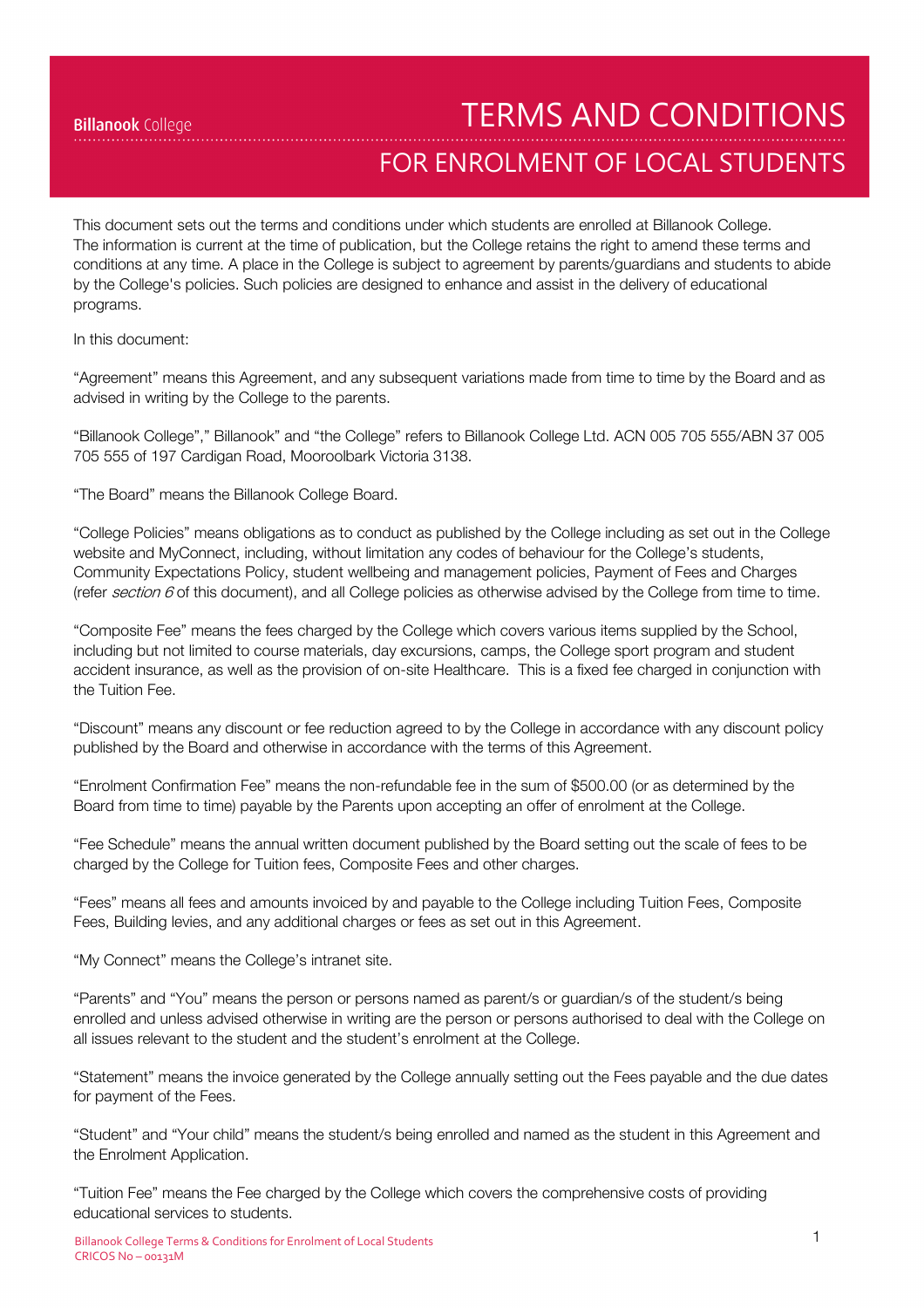## 1. DISCLOSURE

Important information you need to tell us:

This agreement is entered into in the utmost good faith. You must:

- before or at the time of enrolment, advise the College of any matters relating to the learning, emotional or physical needs of your child;
- and advise the College of any change to the above information as soon as possible.

This information is important as it allows the College to assess the needs of your child. If you fail to provide this information, or if it is inadequately disclosed, the College reserves the right to discontinue your child's enrolment.

You must keep the College updated of any changes to the student's medical details and/or contact details including emergency contact details and also the Parent's employment details, business address, residential address, email address and contact telephone numbers and any other changes to parenting orders, and will notify the College within seven days of a change occurring.

#### Educational services provided

Billanook College will provide a school curriculum for Prep to Year 10 based on The Victorian Curriculum Foundation to 10 priorities and standards (or equivalent if superseded). Years 11 and 12 is based on the Victorian Certificate of Education (VCE) or Vocational Education and Training in Schools (VETiS) standards (or equivalent if superseded).

The College also provides an Early Learning Program for three and four year old children based on principles founded in the Victorian Early Years Learning and Development Framework. A proportion of the funds raised and fees collected by the School may be used to support the operation of the Early Learning Program.

## 2. CONTINUED ENROLMENT CONDITIONS

The Parents acknowledge that it is an express condition of enrolment and continued enrolment that the student and the Parents comply at all times with the College Policies and procedures including the Community Expectations Policy.

The Parents further acknowledge that continued enrolment is at the absolute discretion of the Principal, having regard to the best interest of other students, staff and the College community.

## 3. PARENTS RIGHTS AND RESPONSIBILITIES

The College will proceed and act on the basis that each Parent has equal rights and responsibilities in relation to the student and will rely on the authority of either parent in connection with matters concerning the student unless either:

- (i) the College is supplied with a Court Order or written authorisation signed by the Parents which provide otherwise; or
- (ii) the Principal in his/her sole discretion is satisfied in all of the circumstances that there is a good reason to vary the arrangement and has advised the Parents in writing of his/her intention to do so; or
- (iii) the College is satisfied in all the circumstances that there is reason to act on one Parent's instructions and not the other.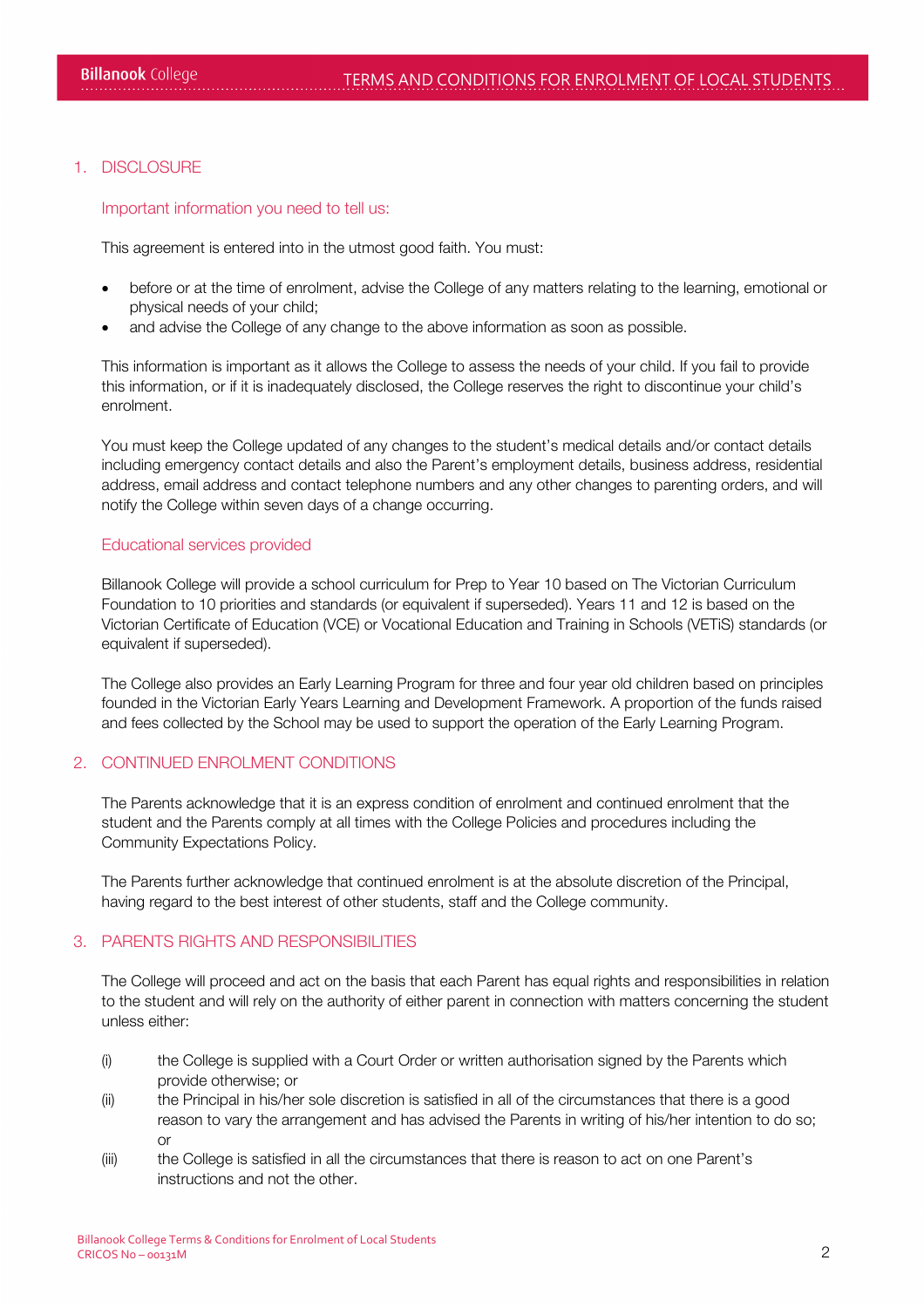# 4. TERMINATION OF ENROLMENT

Billanook may end the enrolment of your child and terminate this agreement if any of the following occur:

- You have not paid any fees or charges in accordance with this Agreement;
- You do not provide us with important information about your child;
- You or your child breach a Billanook College policy (available on MyConnect)

You agree and acknowledge that at the discretion of the Principal, the College has the absolute right to dismiss or suspend a student for any act of serious misconduct, major infringement or continuous unacceptable behaviour and for unsatisfactory attendance, conduct or performance, or failure by either the student or Parents to obey the College Policies or upon the giving of reasonable notice (being not less than 14 days but not exceeding one Term) in all other cases.

Without limiting the generality of the foregoing, you acknowledge that the Principal has the absolute right to dismiss or suspend the student owing to the failure by the student to behave in a socially acceptable manner outside school hours.

The College also reserves the right to remove any student from the College on the grounds of unacceptable behaviour or any other reason considered by the Principal to be reasonable in all the circumstances.

#### 5. FEES AND CHARGES

The Enrolment Confirmation Fee is payable by the Parents on the signing of this Agreement.

The Enrolment Confirmation Fee will be credited on the first year's fees. If an enrolment is deferred, the Enrolment Confirmation Fee is transferable to a later entry (maximum 3 year deferment.) This fee is non refundable.

The Fees for each academic year will be set annually by the Board and notified to Parents within a reasonable time thereafter. The current Fee Schedule is provided with this Agreement and can also be found on the College website [\(www.billanook.vic.edu.au\)](http://www.billanook.vic.edu.au/).

Tuition and Composite fees are billed in advance in October and payable in 10 equal instalments commencing in November each year. Refer to Section 9 Other Fees and Charges for information about additional sundry charges and the relevant billing cycle.

A statement for Fees will be forwarded by the College to the Parents setting out the Fees payable and the due dates for the Fees.

There is no refund of Composite Fees available for inability to attend camps, excursions etc.

The Parents acknowledge that the Fees are subject to increase at any time without notice.

### 6. PAYMENT OF FEES AND CHARGES

You agree to pay by or before the due date, all of the fees and charges payable in connection with your child's enrolment at Billanook College. All signatories to the *Enrolment Confirmation Form* are jointly and severally liable for all fees and charges payable as a result of your child's continued enrolment at Billanook, even if payment is made by only one of the signatories or a third party. This joint and several liability continues even if there are any;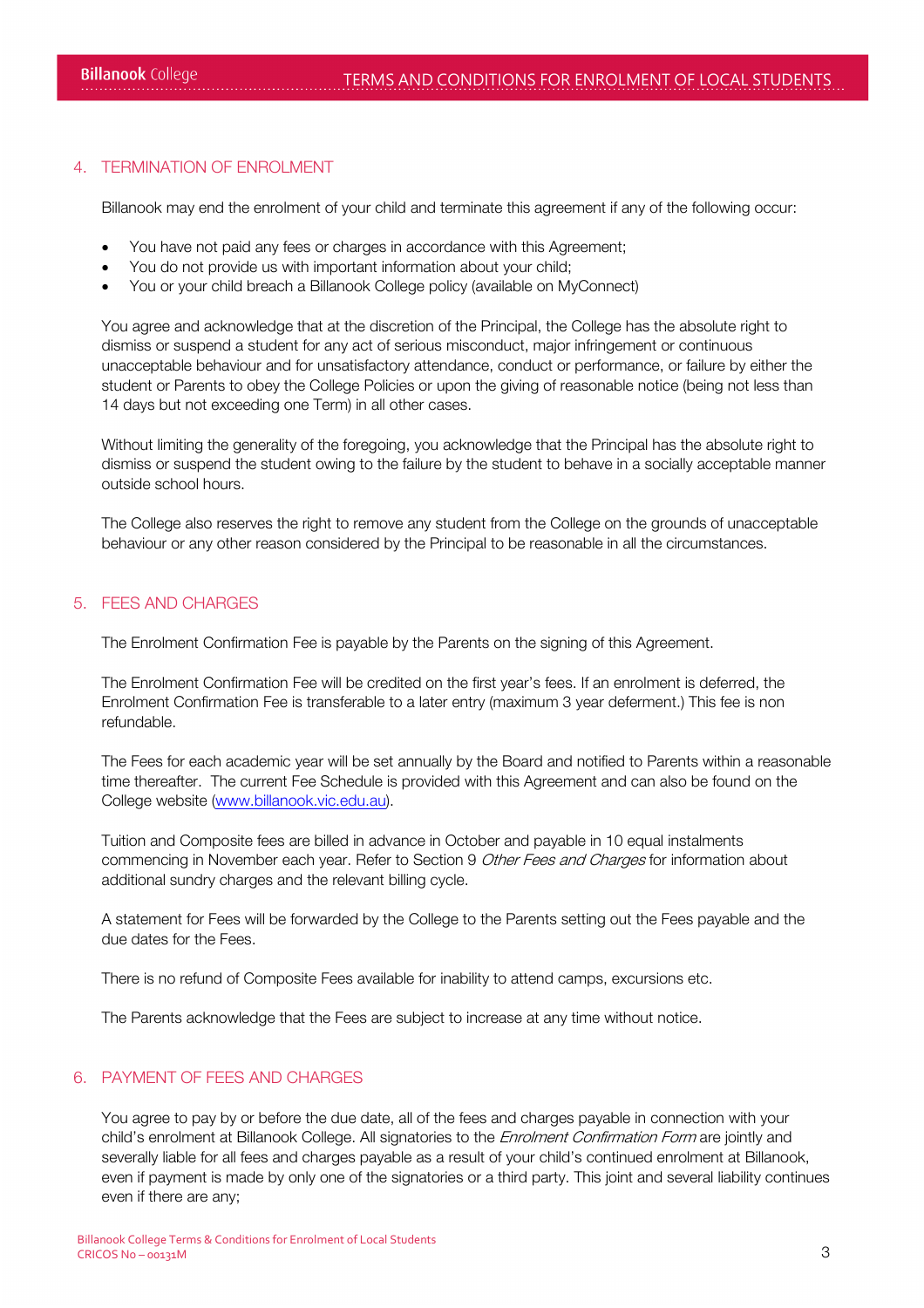- Changes to the relationship
- Court orders;
- Child support arrangements;
- Other arrangements;

between or affecting the co-signatories.

The Parents will immediately notify the College if they experience financial difficulties to discuss the options available. Where special circumstances exist, alternative payment plans and extensions of time may be negotiated with the Chief Financial Officer.

## 7. STUDENT ABSENCE

Other than as set out in this Agreement, credits for or refunds of Fees will not be provided by the College and fees will not be pro rata or not levied in the event that the student is absent from the College at the beginning of any Term or the student's departure from the College before the end of any Term. However, students enrolling during the school year will be charged Tuition Fees on a pro-rata basis.

No reduction in fees is available for absences of less than one full term. For absences of one full term or more, application for a reduction in fees should be made in writing to the Principal.

Parents may be eligible to a pro-rata adjustment to fees in the event of a student being absent through extended illness or accident. An application for reduction is subject to the production of an appropriate medical certificate and at the sole discretion of the Principal.

If the student is dismissed from the College under clause 4 of this Agreement, the Fees shall be payable up to and including the end of the student's final week at the College. A termination charge of one Terms' fee shall be immediately payable by the Parents. Charging of the termination fee is not a penalty but a calculation of the genuine economic loss incurred by the College.

No Fee relief shall be payable by the College nor sought by the Parents if the student is suspended from the College for a finite period.

No refund is payable where the Student's enrolment is cancelled for any of the reasons set out in clause 4 for failure of the student to maintain satisfactory course progress or attendance.

#### 8. DISCOUNTS

Family Discounts: Where two or more siblings from the one family attend the College at the same time, the following discounts will apply to Tuition fees:

| $2nd$ child:                             | 2.5% of Tuition Fees only |
|------------------------------------------|---------------------------|
| 3 <sup>rd</sup> child:                   | 10% of Tuition Fees only  |
| 4 <sup>th</sup> and subsequent children: | 50% of Tuition Fees only  |

Allowances for first child of past Billanook students: The first child of a past Billanook student who attended the Secondary College for more than three (3) years is entitled to a 5% discount of Tuition Fees, where no other fee assistance has been granted. This allowance is not available in the Early Learning Program.

Allowance for Uniting Church Clergy: Children of Uniting Church clergy currently holding a settlement are entitled to a 50% discount of Tuition Fees. This allowance is not available in the Early Learning Program.

Pre-Paid Fees Discount: Tuition (and Composite Fee if desired) can be paid in full, in advance in November each year. Where the Tuition Fee is paid in full by the advised date, a discount will apply to the Tuition Fee. The discount rate is currently 5%. Please note, no discount is offered on the Composite Fee component. This discount is not available in the Early Learning Program.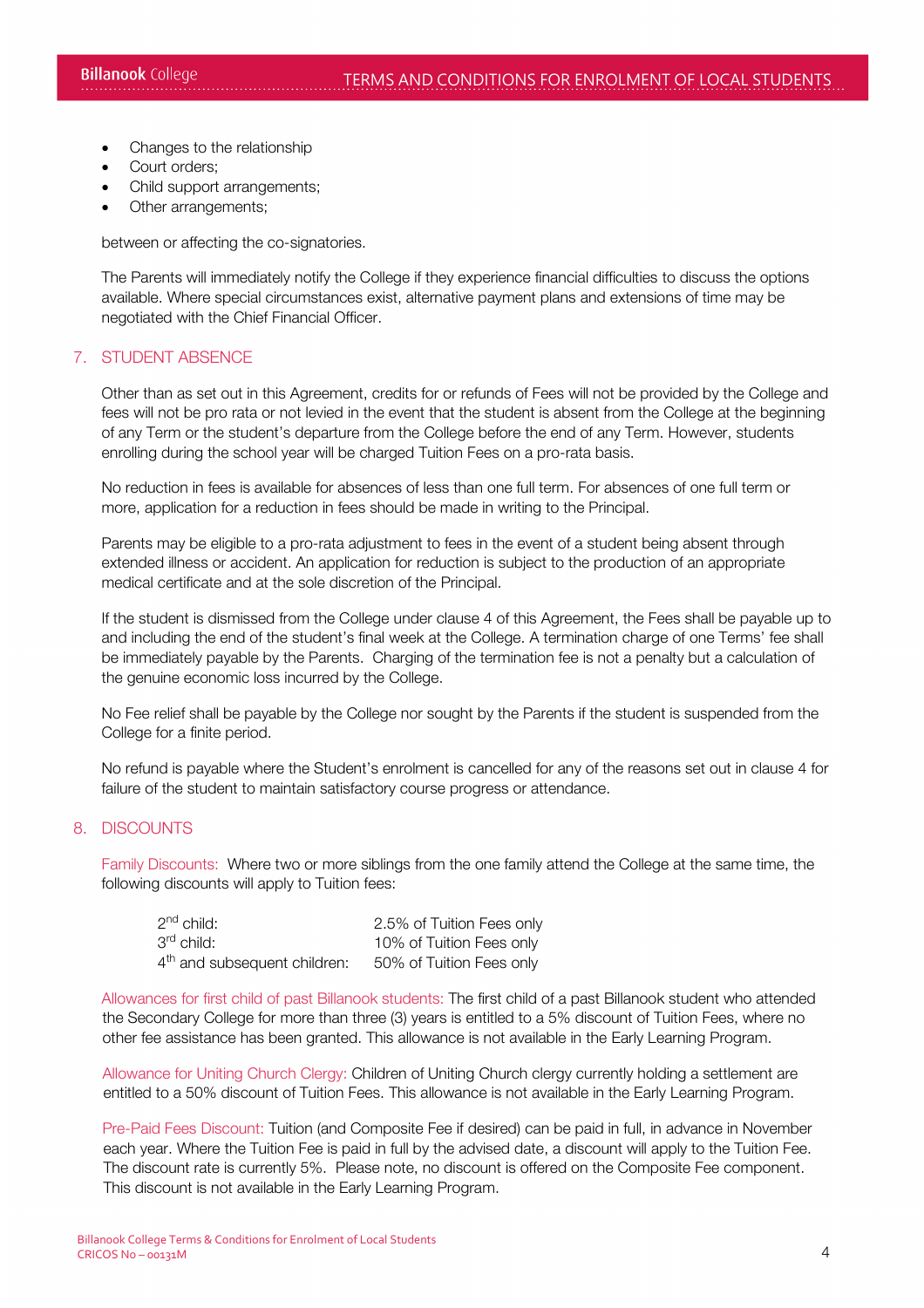#### Other conditions that apply to Discounts.

The College may offer a percentage discount off its standard fees. These discounts can be offered in a number of ways, including scholarships and bursaries.

You will pay the standard fee less the percentage discount we offer you. If the standard fee goes up, the same percentage discount of the standard fee will continue. However, if the standard fee goes down, the College can change the percentage discount so that the actual amount you pay (expressed as a dollar figure) is the same that you would have paid if the standard fee did not change.

Billanook reserves the right in future years to:

- change the terms and conditions of any discount (including changing the rate of the discount or the due date for payment to obtain the discount);
- not offer a discount.

If your Billanook account is overdue by more than 28 days, the College may withdraw the discount for all of your children.

Families who have been granted other forms of fee assistance (such as Bursaries or Scholarships) are not entitled to Family Discounts, Past Billanook Students' Allowance, and Uniting Church Clergy Allowance.

## 9. OTHER FEES AND CHARGES

Information and Communication Technology (ICT) Levy: A \$175 ICT levy is charged for all Years 5 to 11 students in October each year. This fee contributes to the maintenance of our existing infrastructure network and the supply of relevant hardware and software.

Music Fees: Music tuition and Instrument hire fees are charged in two instalments – April and September. Please refer to the Performing Arts Department for the current fee rate.

Bus Travel Fees: Full year bus fees are billed in two instalments – April and July. Please refer to the separate Schedule of Charter Bus Fees, which is available from the Transport Co-ordinator.

There may be other sundry charges billed throughout the year. These include but are not limited to:

| <b>Biology/Physics Camps</b> | <b>Tennis Lessons</b>        |
|------------------------------|------------------------------|
| Sport Electives              | <b>VET Course Fees</b>       |
| <b>Volleyball Fees</b>       | <b>Combination Locks</b>     |
| Overseas/Interstate Trips    | Overdue Library Book Charges |

Overseas/Interstate Trips: With regard to student participation in optional, user pays activities that are billed as additional to the Composite Fee (e.g. Overseas Tours, Conferences and Student Exchanges), parents should be aware that attendance is a privilege and not a right. Consideration will be given to a number of factors, including the student's ongoing positive contribution to the life of the College, ability to act as a strong ambassador for the College, and ability to work in a team and take direction. Parental maintenance of their school fees account with the College will also be a factor for consideration when approving attendance. Please note there may be specific terms and conditions that apply to user pays activities. Refer to MyConnect for more information.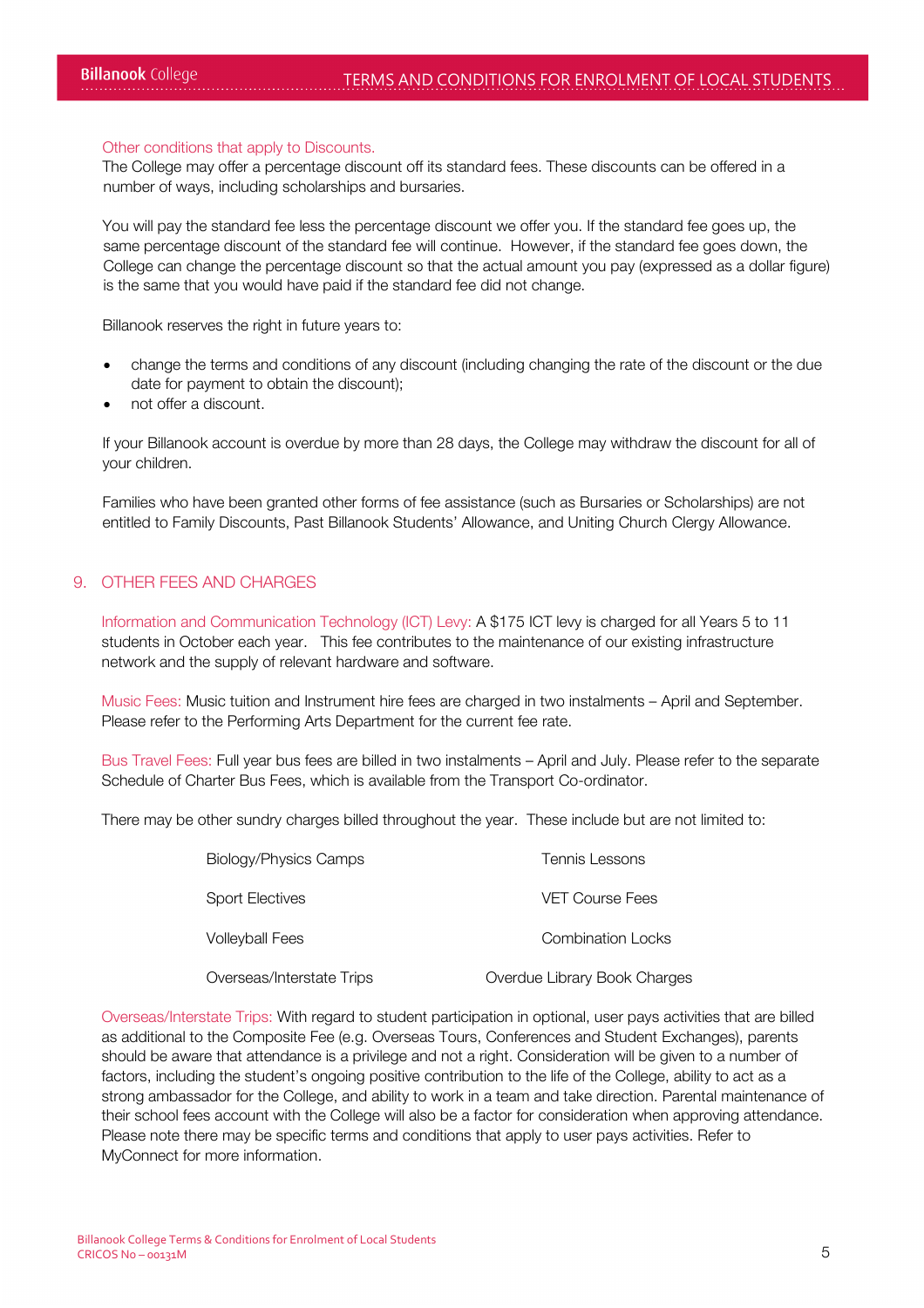Building Fund: A request for a donation to the College Building Fund may accompany each fee instalment, or may be sent separately. This amount is voluntary and any donation over \$2.00 is fully tax deductible.

#### 10. PAYMENT METHODS

Fees and charges must be paid by the due date and may be paid by:

- Credit card parents/guardians may present their credit card details via telephone, in person, or by completing the payment slip on the back of the statement.
- Direct Debit payments can be processed using Visa, Mastercard, American Express or transaction accounts. 10 monthly payments commence in November and conclude in August. Please note that any payment by a parent that is dishonoured by their bank will result in the dishonour fee being charged to the parent's school fees account.
- BPAY facilities are also available for fee payment. Please refer to your statement for details.
- EFT deposits can be made directly to the College bank account. Please refer to your statement for details.
- Online payment via MyConnect.

#### 11. NON PAYMENT OF FEES

If the Fees are not paid by the due date, the Parents will be in default of this Agreement and all outstanding amounts including the balance of the annual Fees will become immediately due and payable. In these circumstances interest will accrue on the reducing balance of the Fees from the due date at the rate set out and amended from time to time in the Penalty Interest Rates Act 1983. Interest may be waived at the discretion of the Principal.

Where fees are not paid by the due date, the student is not permitted to incur additional costs by participating in non-curriculum elective activities until such time as the fees are brought up to date.

A Parent may give a minimum of one Term's notice that the Parent is to be no longer bound by this Agreement. The withdrawing Parent will remain liable for all of the Fees incurred in relation to the Student for one Term after the College receives the Notice.

Where a Parent has notified of his/her intention to no longer be bound by this Agreement, the College reserves the right in those circumstances to either terminate the enrolment of the Student or require a replacement person approved by it who is prepared to take on the financial responsibility for payment of future Fees to the College to be substituted in place of the withdrawing parent in order for the enrolment to continue.

#### Inability to Pay Fees

If you are unable to pay your fees and charges due to illness, unemployment or other good reasons, you should make an appointment with the Chief Financial Officer to discuss your financial situation and to arrange alternative payment options that will see the overdue accounts repaid. This should be done as soon as possible. The longer you wait, the more difficult it will become for the College to consider a suitable repayment arrangement, potentially resulting in the termination of your child's enrolment at the College.

Please note that while Billanook is prepared to discuss alternative payment arrangements, the College is under no obligation to agree to any proposal arrangement other than the payment of the fees and charges on normal terms.

Should you be consistently late with your payments the College may, in its discretion and upon giving you 14 days written notice, change your payment arrangements. Such changes include (but are not limited to) requiring you to pay fees in advance.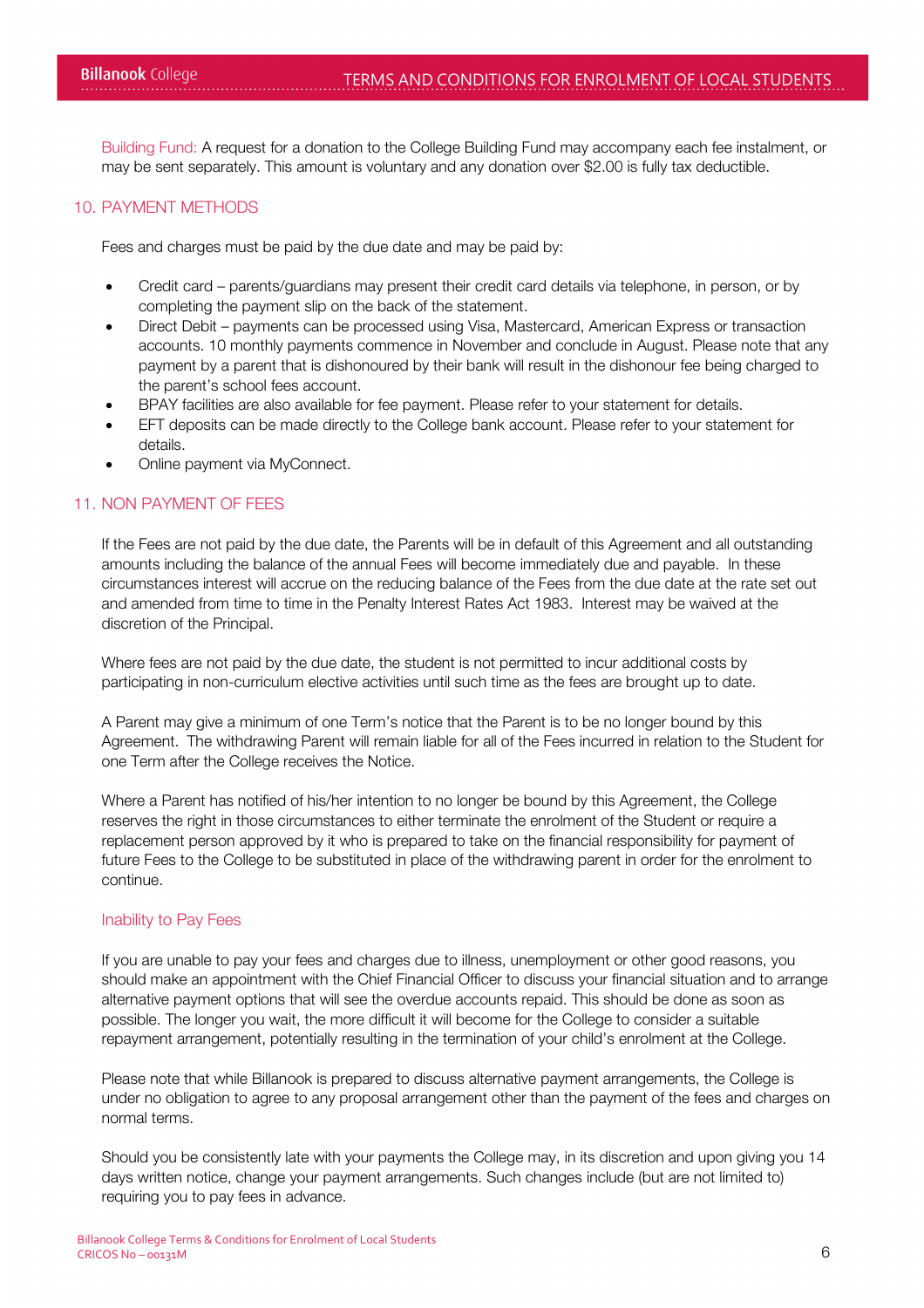If your child leaves Billanook for any reason, you will have to apply to re-enrol your child. If your child's reenrolment is accepted, it will be subject to a condition that either any outstanding fees are paid in full or an approved payment arrangement has been entered into with the College and the Parents are complying with the arrangement prior to the re-commencement of the enrolment.

Where necessary, Billanook refers overdue accounts to its legal representatives without notice to you. In addition to any overdue fees and charges, you will be liable for all and any costs incurred by Billanook College in seeking to recover any overdue monies by any means.

# 12. WITHDRAWAL OF STUDENTS

Parents are to provide to the Principal, in writing, notice of their intention to withdraw their child/children from the College. This notice must be received no less than one term prior to the student's departure, otherwise one terms' fee will be charged. Charging of the termination fee is not a penalty for withdrawal without notice but a calculation of genuine economic loss incurred by the College.

Any refund you may be entitled to will be sent to you at the end of the notice period after first deducting any outstanding fees.

## 13. SECURITY FOR PAYMENT OF FEES

In consideration of the College accepting the Parents' application for enrolment of the student and offering the student a position at the College, the Parents charge any interest the Parents have now or in the future either solely or jointly as tenants in common in any real estate to secure the repayment of any amount the Parents owe to the College from time to time. The Parents acknowledge the College's right pursuant to the security hereby given to lodge a Caveat on any real estate in which the Parents have such an interest. The Parents further acknowledge that the security hereby given will continue until the College gives a final release in respect of it.

The Parents further agree to pay the College's legal costs and disbursements (calculated on an indemnity basis) of and incidental to the preparation, stamping and registration of the security hereby given and its subsequent discharge or costs incurred in protecting or exercising its rights in respect of the security hereby given.

## 14. GOVERNING LAW

This Agreement will be governed by the laws of the State of Victoria and all parties irrevocably and unconditionally submit to the exclusive jurisdiction of the Courts of Victoria.

## 15. LOSSES DUE TO THEFT, DAMAGE, ACCIDENT OR INJURY AT SCHOOL

Billanook College prides itself on the level of care and the provision of a safe learning environment for all students. However, even in the safest environment thefts, damage, accidents and injuries can still occur. Billanook does not accept liability for such events, and recommends that parents consider appropriate insurance to cover any losses. Note: some limited assistance is available through the College's insurers for students injured while undertaking supervised school activities (details available from the Chief Financial Officer or the College Nurse).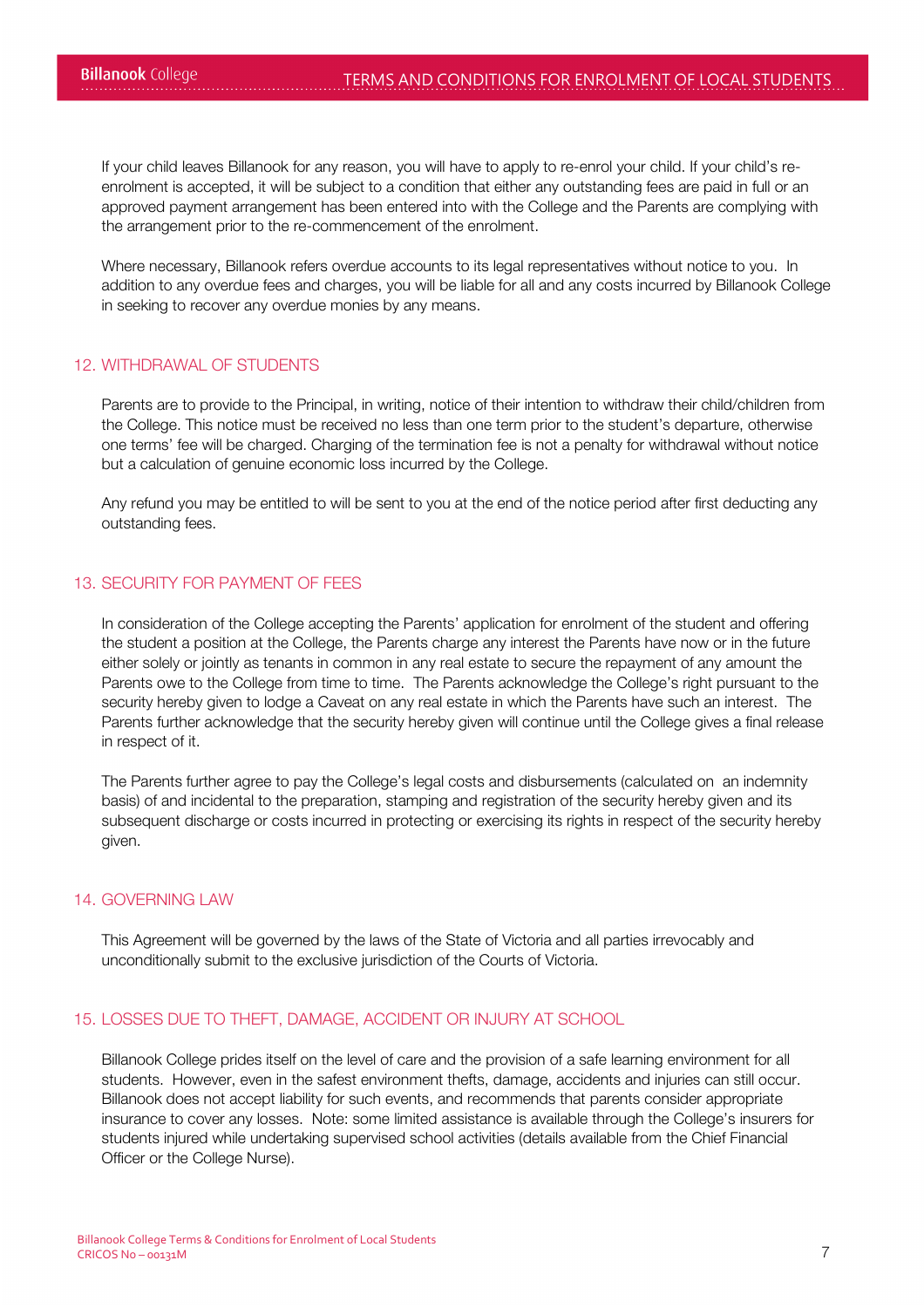#### 16. GENERAL MEDICAL CONSENT

In the event of an injury or illness to the Student, at school, travelling to or from the College or while taking part in any organised school activity, the Parents authorise the College by its agents or servants, where they are unable to contact any of the Parents or emergency contact, or it is otherwise impracticable to contact the Parents, to:

- (a) administer such first aid as they may judge to be reasonably necessary;
- (b) call an ambulance for the student; and

the Parents consent to the student receiving such medical dental or surgical attention as may be deemed necessary by a medical practitioner.

The Parents accept responsibility for any expenses arising from such first aid, ambulance, medical, dental or surgical attention.

The Parents acknowledge that any subsequent medical consent requested via electronic means or otherwise, on an individual excursion form, or otherwise, exists to expedite the accessibility of medical attention and in no way diminishes the nature and scope of this consent.

# 17. RESOLUTION OF STUDENT AND PARENT GRIEVANCES

Students and Parents have the opportunity at all times to discuss particular concerns with the relevant staff member closest to the issue. If a satisfactory resolution is not obtained or the matter is of sufficient seriousness for a formal complaint to be lodged, the complaint should be lodged in writing with the Principal (or Chair of the College Board if the complaint is about the Principal).

The College's Complaints Handling Policy is available at [www.billanook.vic.edu.au](http://www.billanook.vic.edu.au/) and also available on request in hard copy from the College Registrar.

These terms and conditions of enrolment and the availability of the complaints and appeals processes, do not remove the right of the student to take action under Australia's Consumer Protection Laws.

#### 18. PRIVACY NOTICE

The College is bound by and adheres to the Australian Privacy Principles contained in the Commonwealth Privacy Act 1988 and Privacy Amendment (Enhancing Privacy Protection) Act 2012 (referred to as the Privacy Act). In relation to health records, the College is also bound by the Victorian Health Privacy Principles as contained in the Victorian Health Records Act 2001.

We are required to provide you with certain information as to how we protect your privacy and how we comply with the requirements of the Act and the Australian Privacy Principles. This information is set out in our Privacy Policy which is available on our website (refer below link) and also available on request in hard copy from the College Registrar. We strongly recommend that you read our Privacy Policy and if you have any queries with respect to its content, you should contact the College Privacy Officer at [privacy@billanook.vic.edu.au](mailto:privacy@billanook.vic.edu.au)

Billanook collects personal information, including sensitive information about you and your child, before and during the course of your child's enrolment at Billanook. This may be in writing, through modes of technology, or in the course of conversations.